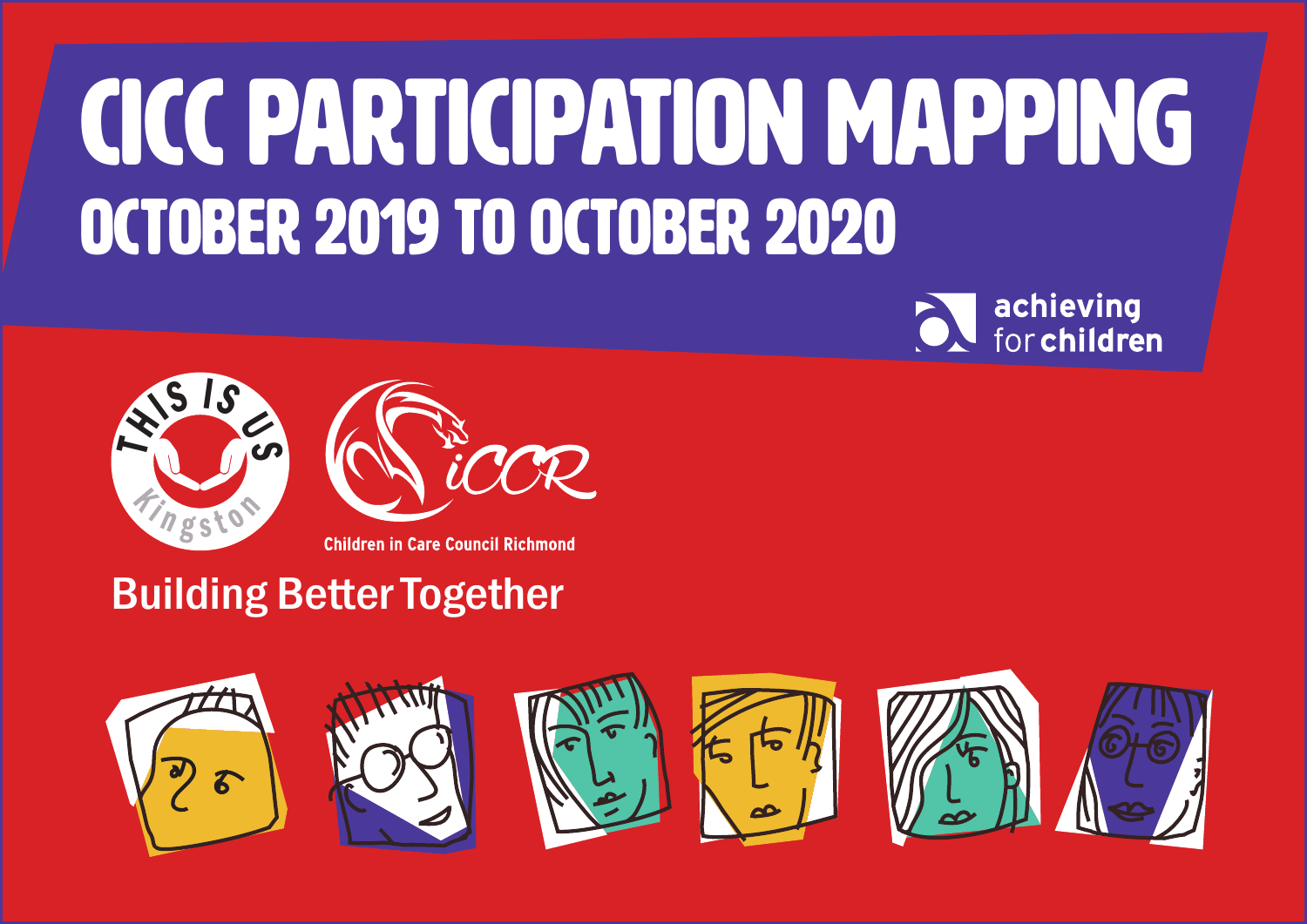| <b>Title of participation</b><br>activity                                                                                        |                                                                                                                                                                                                                                                                                                                                                                                                                                             | <b>Outcome and impact</b>                                                                                                                                                                                                                                                                       | <b>Support</b>                                                                                           |
|----------------------------------------------------------------------------------------------------------------------------------|---------------------------------------------------------------------------------------------------------------------------------------------------------------------------------------------------------------------------------------------------------------------------------------------------------------------------------------------------------------------------------------------------------------------------------------------|-------------------------------------------------------------------------------------------------------------------------------------------------------------------------------------------------------------------------------------------------------------------------------------------------|----------------------------------------------------------------------------------------------------------|
| <b>Children in Care</b><br><b>Council (CiCC)</b><br>online and postal<br>consultation with<br><b>CLA and LAC young</b><br>people | Online and postal questionnaire<br>developed and disseminated to looked<br>after children (LAC) and children<br>looked after (CLA) young people.                                                                                                                                                                                                                                                                                            | 60 young people were consulted. An increase of 37 from<br>last year.<br>CiCC Action Plan themes and objectives informed by the<br>views of CLA and LAC.                                                                                                                                         | <b>Participation support</b><br>Chris McPhee<br>Other professional support<br><b>Communications Team</b> |
| <b>Children in Care</b><br><b>Council Action Plan</b><br>2019/20                                                                 | CiCC Action Plan developed by young<br>people, informed by the views of CLA<br>and LAC young people and Social Care<br>staff.                                                                                                                                                                                                                                                                                                               | CLA and LAC young people feedback on issues and<br>concerns informed the action plan objectives.<br>Created a detailed plan outlining objectives with key<br>actions.                                                                                                                           | <b>Participation support</b><br>Chris McPhee<br>Other professional support<br><b>Communications Team</b> |
| AfC staff training In<br>'Voices Rights and<br><b>Choices'</b>                                                                   | Training developed and facilitated by<br>CiCC which explores practical methods<br>of how to meaningfully and effectively<br>involve children and young people in<br>care and leaving care in making key<br>decisions around the services that<br>are provided for them. The training<br>explores potential issues that children<br>and young people encounter. The<br>training investigates possible solutions<br>to overcome these issues. | 45 staff have been previously trained in Voices, Rights and<br>Choices by CiCC members over the three years of 2017 to<br>2019. The young people are currently updating this training<br>with a view to relaunching by the end of 2020. The training<br>will be offered twice a year from 2021. | <b>Participation support</b><br>Chris McPhee<br>Other professional support<br>Sophie White               |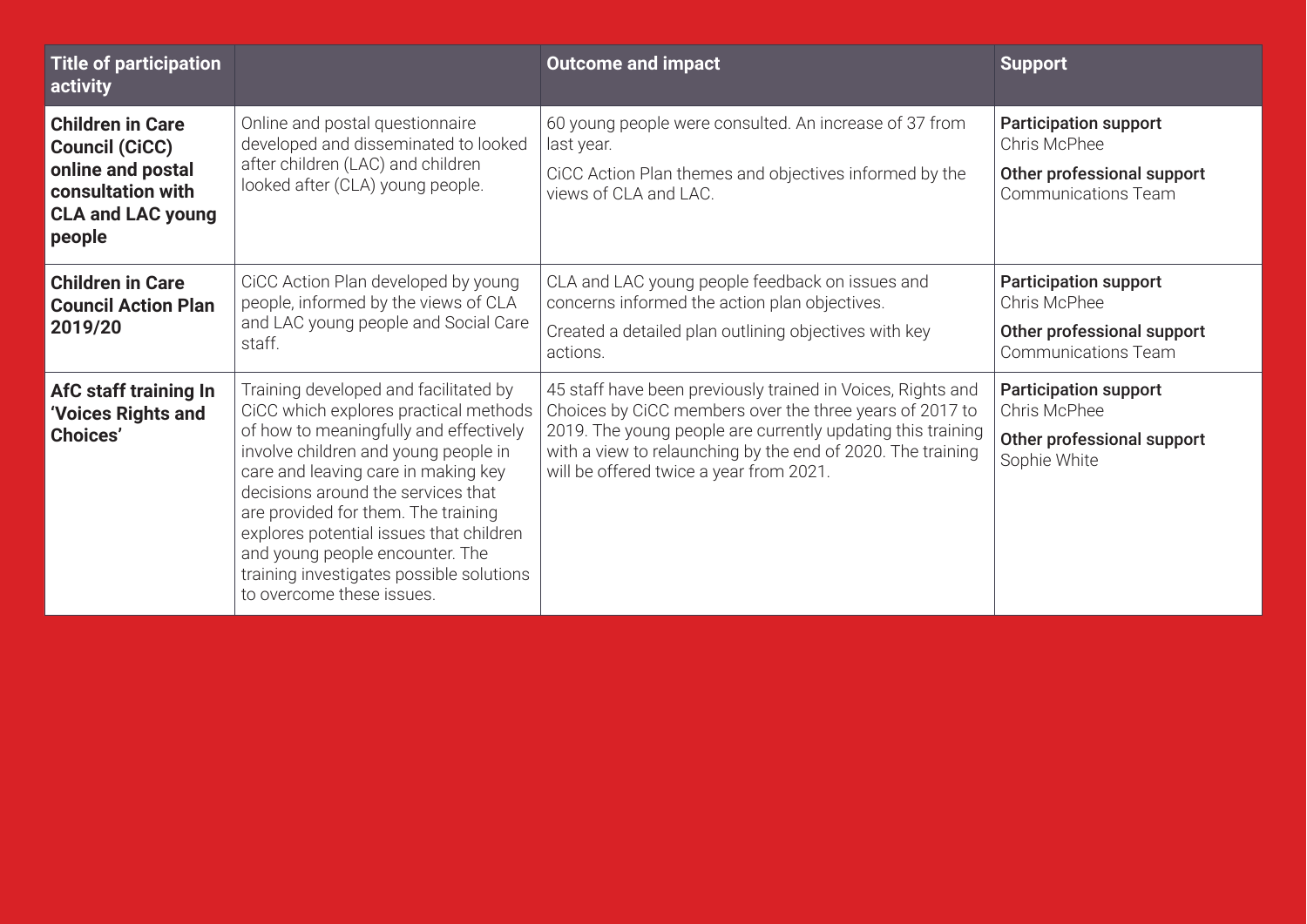| <b>Title of participation</b><br>activity             |                                                                                                                                                                                                                                                         | <b>Outcome and impact</b>                                                                                                                                                                                                                                                                                                                                                                                                                                                                                                                                                                                                                                                                                                                                                                                                                                                                                                                                                                                                                                                                                                      | <b>Support</b>                                                                                                                                            |
|-------------------------------------------------------|---------------------------------------------------------------------------------------------------------------------------------------------------------------------------------------------------------------------------------------------------------|--------------------------------------------------------------------------------------------------------------------------------------------------------------------------------------------------------------------------------------------------------------------------------------------------------------------------------------------------------------------------------------------------------------------------------------------------------------------------------------------------------------------------------------------------------------------------------------------------------------------------------------------------------------------------------------------------------------------------------------------------------------------------------------------------------------------------------------------------------------------------------------------------------------------------------------------------------------------------------------------------------------------------------------------------------------------------------------------------------------------------------|-----------------------------------------------------------------------------------------------------------------------------------------------------------|
| <b>Christmas cards</b>                                | Christmas card for all young people<br>and children.                                                                                                                                                                                                    | CiCC designed the Christmas card.<br>CiCC cards sent to all children and young people.                                                                                                                                                                                                                                                                                                                                                                                                                                                                                                                                                                                                                                                                                                                                                                                                                                                                                                                                                                                                                                         | <b>Participation support</b><br>Chris McPhee<br>Other professional support<br><b>Communications Team</b>                                                  |
| <b>Annual celebration</b><br>of achievement<br>awards | The AfC Annual Celebration of<br>Achievement Awards recognises<br>outstanding accomplishments across<br>key areas including employment,<br>sports, education, the arts, and<br>includes the giving of the outstanding<br>achievement of the year award. | CiCC involved in key decisions in all planning and<br>organising aspects of the annual celebration of<br>achievement awards event.<br>CiCC designed new branding to give the awards their own<br>new identify.<br>CiCC added new categories so the events would recognise<br>different types of achievements.<br>400 CLA and LAC young people were awarded for various<br>achievements. They were presented with a personalised<br>Golden Certificate with their name and 20 word description<br>embossed upon it.<br>20 engraved star trophies were awarded for special<br>achievements.<br>Awards and their categories were based upon last year's<br>feedback whereby children and young people wanted to<br>create more meaningful nominations.<br>CiCC added three new awards to recognise and thank<br>professionals for their service.<br>CiCC secured venue hire from Twickenham Stadium. They<br>were involved in pitching the idea to staff at the stadium.<br>Note: This event was cancelled due to new government<br>Covid-19 restrictions so instead a pre-recorded video<br>announcing winners is in production. | <b>Participation support</b><br><b>Chris McPhee</b><br>Other professional support<br><b>Communications Team</b><br><b>Suzanne Parrott</b><br>Jackie Baker |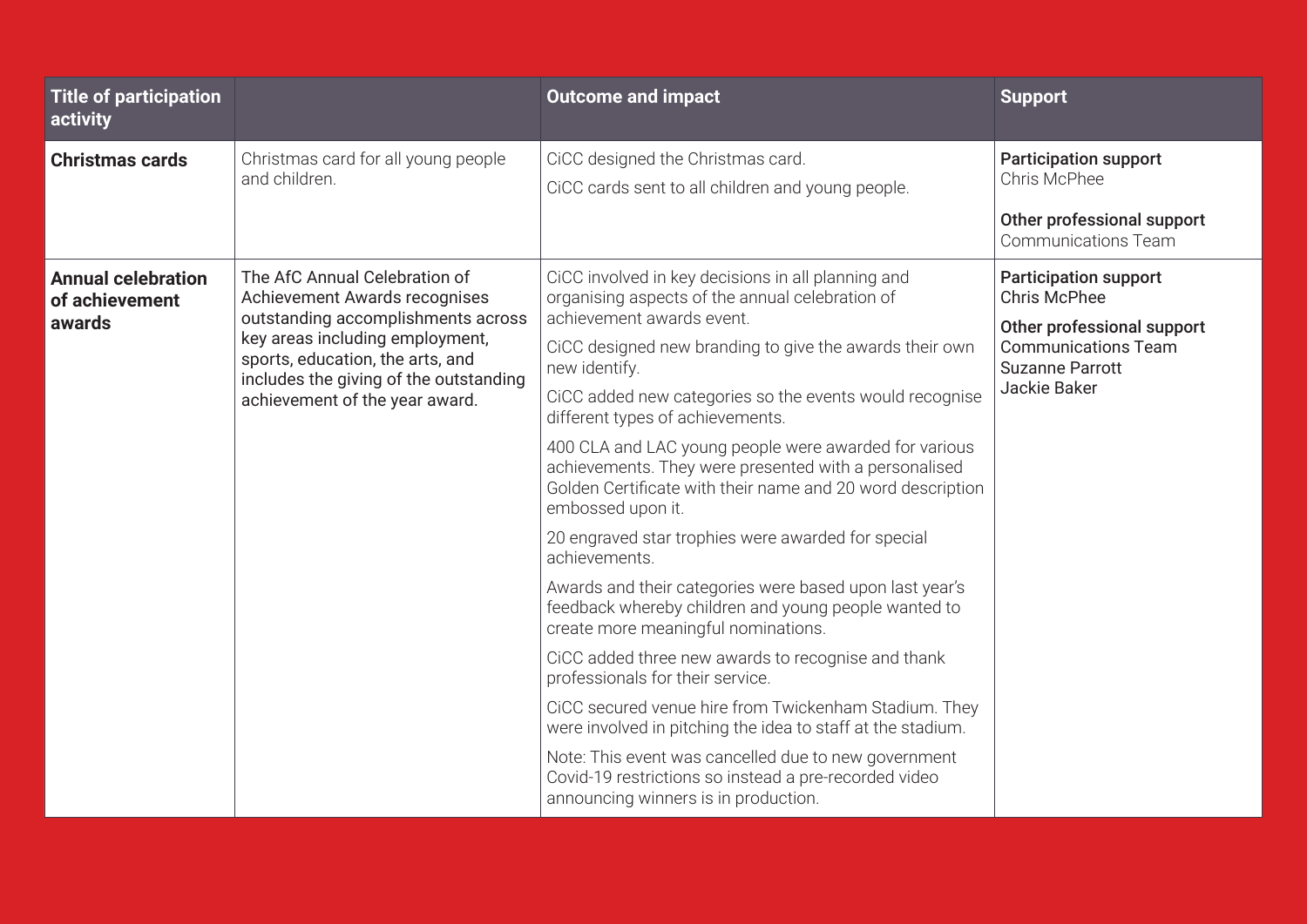| <b>Title of participation</b><br>activity                                  |                                                                                                                                                                                                                                                          | <b>Outcome and impact</b>                                                                                                                                                                                                                                                                                       | <b>Support</b>                                                                                                                           |
|----------------------------------------------------------------------------|----------------------------------------------------------------------------------------------------------------------------------------------------------------------------------------------------------------------------------------------------------|-----------------------------------------------------------------------------------------------------------------------------------------------------------------------------------------------------------------------------------------------------------------------------------------------------------------|------------------------------------------------------------------------------------------------------------------------------------------|
| <b>CiCC members</b><br>attend AfC corporate<br>parenting panel<br>meetings | Children in Care Council members<br>attend corporate parenting panel<br>meetings.                                                                                                                                                                        | The chair of the CiCC or a member of the Children in Care<br>Council attends corporate parenting panel meetings.<br>Children in Care Council works collaboratively with CPP.<br>Joint activities, such as reviewing all CPP reports so<br>young people can challenge, question and hold the CPP<br>accountable. | <b>Participation support</b><br>Chris McPhee<br>Junior Frank Ssuna<br>Other professional support<br>Corporate parents                    |
| <b>CiCC</b> attend<br>quarterly meeting<br>with managers                   | Children in Care Council chair<br>facilitates quarterly meeting with<br>AfC managers and elected officials<br>to discuss policies and procedures.<br>Young people get to ask questions,<br>address issues of direct concern and<br>work collaboratively. | These meetings have been on hold, but will start again<br>shortly.                                                                                                                                                                                                                                              | <b>Participation support</b><br>Chris McPhee<br>Junior Frank Ssuan<br>Other professional support<br>Senior management                    |
| <b>New CiCC members'</b><br>and associates'<br>handbook                    | The CiCC members and associates<br>handbook helps members and<br>associates understand how the<br>Children in Care Council works. It<br>explains what is expected and the roles<br>and responsibilities involved.                                        | The handbook has been given to all members and<br>associates and is available on the AfC website.<br>It was updated with the new branding and colours in a<br>friendly user format.                                                                                                                             | <b>Participation support</b><br>Chris McPhee<br>Other professional support<br><b>Communications Team</b>                                 |
| <b>Emotional health</b><br>distress plan                                   | Support for young people for their<br>emotional wellbeing.                                                                                                                                                                                               | CiCC are the process of finalising an information leaflet<br>with clear and practical advice for emotional wellbeing.                                                                                                                                                                                           | <b>Participation Support</b><br>Junior Frank Susan<br>Other professional support<br>Susan Pooley                                         |
| <b>HaveMySay App</b>                                                       | In-house consultation app for children<br>developed in partnership with IRO and<br>the Children in Care Council<br>to engage with children at the time of<br>their looked after review meeting.                                                          | The CiCC co-produced the new HaveMySay app.<br>CiCC given the opportunity to contribute to the questions<br>asked on the app.<br>CiCC had full involvement in the look and feel, layout,<br>colours and fonts.<br>CiCC co-designed the new HaveMySay logo.                                                      | <b>Participation support</b><br>Chris McPhee<br>Other professional support<br>Caroline Ash<br>Lucy Roberts<br><b>Communications Team</b> |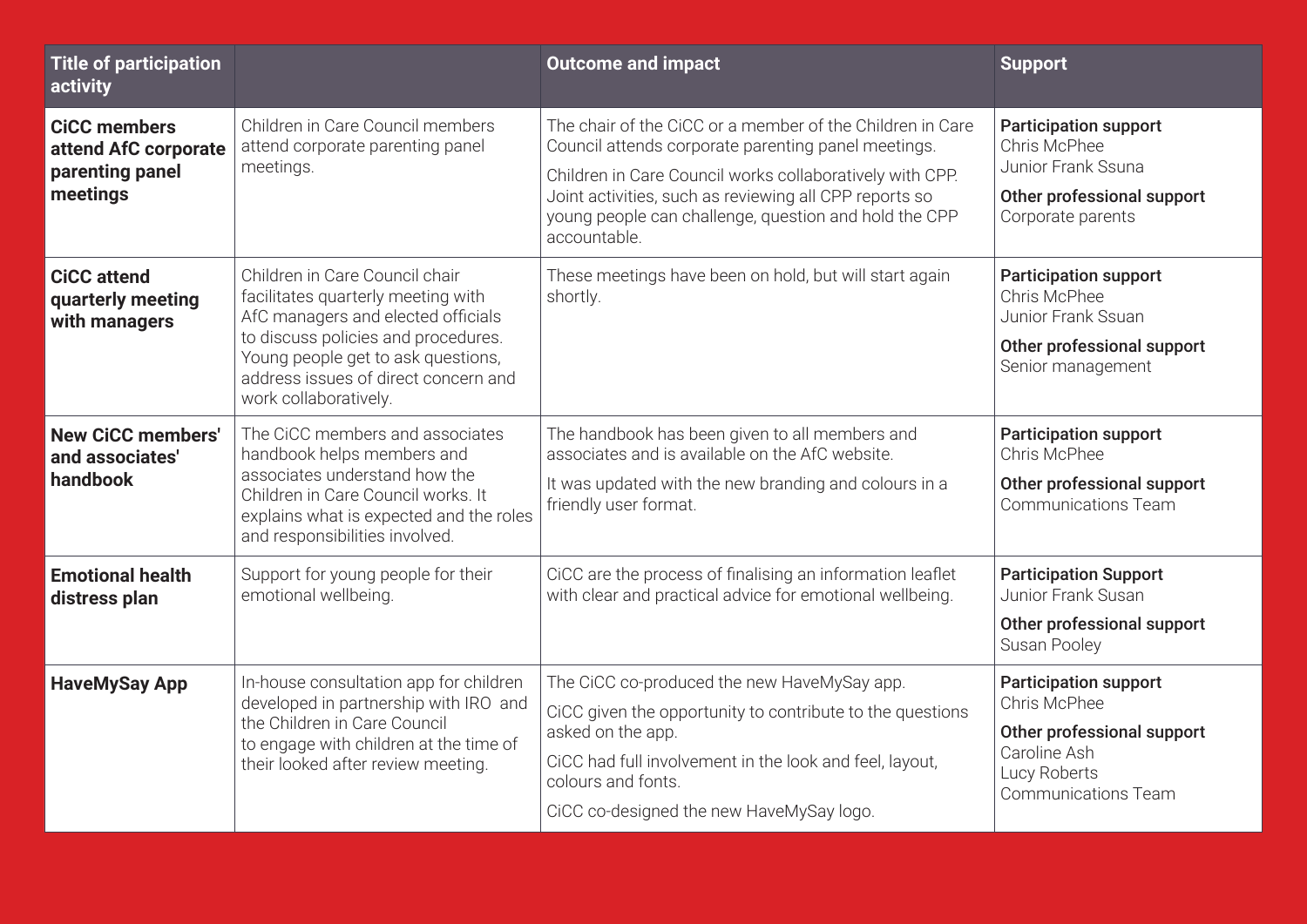| <b>Title of participation</b><br>activity |                                                                                                                                                                             | <b>Outcome and impact</b>                                                                                                                                                                                                                                                                                                                                                                                               | <b>Support</b>                                                                                                                                                                                                                                                                                                                |
|-------------------------------------------|-----------------------------------------------------------------------------------------------------------------------------------------------------------------------------|-------------------------------------------------------------------------------------------------------------------------------------------------------------------------------------------------------------------------------------------------------------------------------------------------------------------------------------------------------------------------------------------------------------------------|-------------------------------------------------------------------------------------------------------------------------------------------------------------------------------------------------------------------------------------------------------------------------------------------------------------------------------|
| <b>CiCC interviewing of</b><br>new staff  | Children in Care Council members<br>are actively engaged with AfC's<br>recruitment process.                                                                                 | Young people are actively engaged with AfC's recruitment<br>process.<br>19 interviews involved Children in Care Council members<br>over the last year, including Director of Children Services,<br>social workers, Team Leader for Leaving Care, art<br>psychotherapists, Head of Family and Youth Resilience and<br>looked after children's social workers.                                                            | <b>Participation support</b><br>Chris McPhee<br>Junior Frank Ssuna<br>Other professional support<br>AfC staff leading interviews                                                                                                                                                                                              |
| <b>Bi-monthly</b><br>newsletter           | Newsletter to keep everyone up-to-date<br>with what the CiCC members have<br>been up to, what future events are on<br>the horizon, and to raise the profile of<br>the CiCC. | CiCC members designed the newsletter including the look<br>and feel of the letter.<br>CICC members write and edit the editorial, features, and<br>quizzes.<br>The newsletter is sent around to young people via email,<br>and to children under 18 via post. It is also sent to all<br>foster carers, posted on the AfC website and sent to all of<br>the residential homes such as Greenleas and corporate<br>parents. | <b>Participation support</b><br>Issue 1: Chris McPhee<br>Issue 2: Chris McPhee<br>Issue 3: Chris McPhee<br>Issue 4: Junior Frank Ssuna<br>Other professional support<br><b>Communications Team</b>                                                                                                                            |
| <b>CiCC champions</b>                     | CiCC champions are figureheads in key<br>areas, including emotional health and<br>wellbeing, accommodation, education,<br>leaving care, fostering and physical<br>health.   | CiCC, the champions, and heads of service have had<br>their first bi-monthly meetings. This has helped the CiCC<br>to be closely involved in decisions and also acts as an<br>opportunity for both to ask questions.<br>CiCC have reported back to other children and young<br>people upon the outcomes of the meetings in the<br>newsletter.                                                                           | <b>Participation support</b><br>Chris McPhee for fostering,<br>education, leaving care, physical<br>health<br>Junior Frank Ssuna for<br>accommodation (for leaving care),<br>emotional health and wellbeing<br>(looked after children)<br>Other professional support<br>Shaira, Yvette, Natalie, Priya,<br>Susan and Suzannah |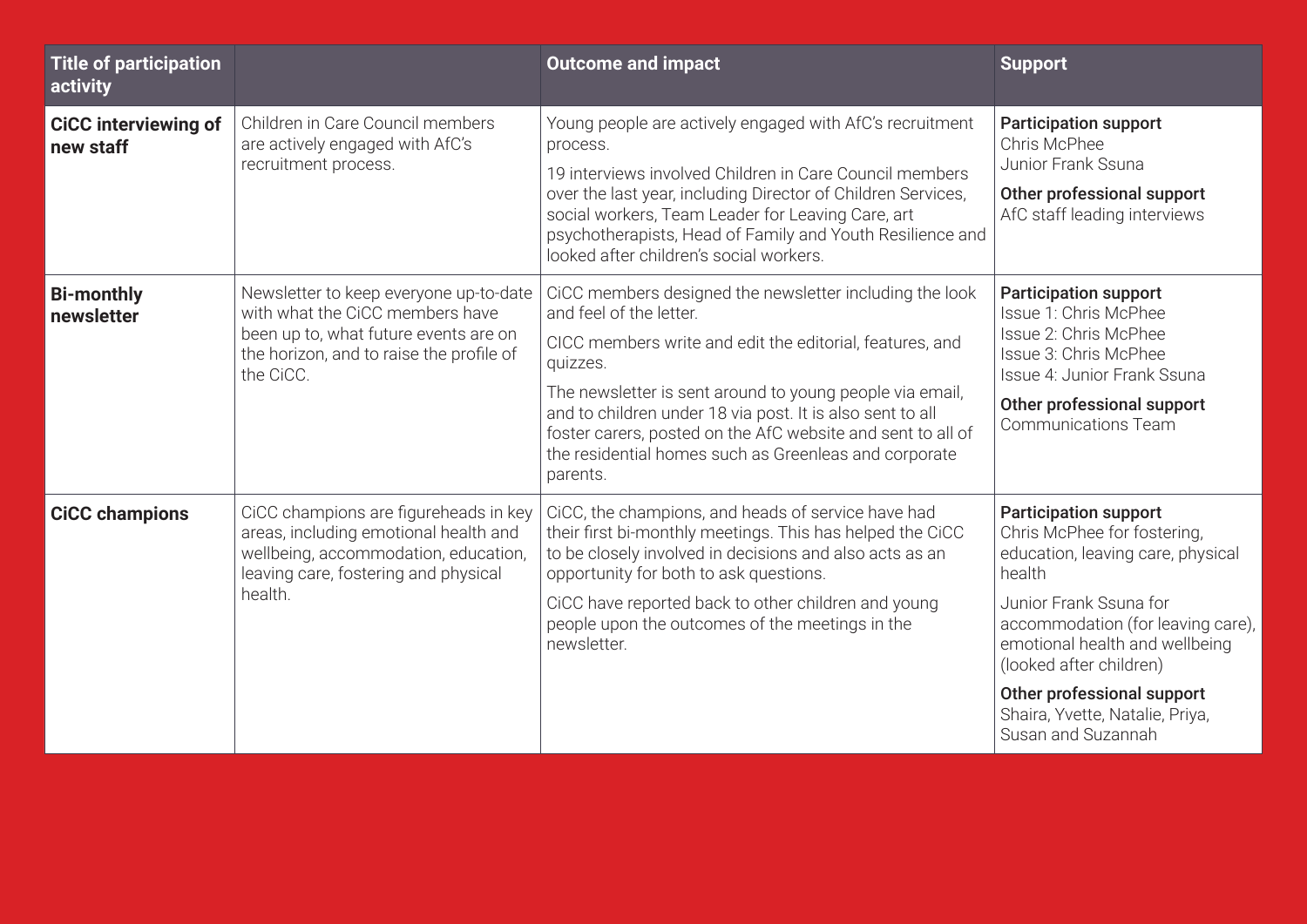| <b>Title of participation</b><br>activity |                                                                                                                                                                                                                                                                                                                                                                   | <b>Outcome and impact</b>                                                                                                                                                                                                                                                                        | <b>Support</b>                                                                               |
|-------------------------------------------|-------------------------------------------------------------------------------------------------------------------------------------------------------------------------------------------------------------------------------------------------------------------------------------------------------------------------------------------------------------------|--------------------------------------------------------------------------------------------------------------------------------------------------------------------------------------------------------------------------------------------------------------------------------------------------|----------------------------------------------------------------------------------------------|
| <b>CiCC meetings</b>                      | The Children in Care Council gives<br>young people in care an opportunity<br>to meet other young people and<br>children with similar backgrounds<br>and experiences. Young people and<br>children voice their opinions, give their<br>views and ideas to improve services<br>for themselves. Also a platform from<br>which they can influence decision<br>makers. | CiCC weekly meetings during the Covid-19 were done via<br>Zoom.<br>CiCC have started to reintroduce face-to-face meetings.<br>CiCC also meets in many other ways including one-on-one<br>with professionals and other members in order to work on<br>projects via phone calls and virtual chats. | <b>Participation support</b><br>Chris McPhee<br>Junior Frank Ssuna                           |
| <b>Skills To Foster</b>                   | Skills To Foster is a pre-approval<br>training course to provide foster carers<br>with the information necessary to<br>begin a career in fostering.                                                                                                                                                                                                               | CiCC regularly attended the Skills To Foster course to share<br>their experiences of being in care and share their views<br>upon what makes a good placement. It is a platform where<br>everyone can ask and answer questions.                                                                   | <b>Participation support</b><br>Chris McPhee<br>Other professional support<br>Mandy Rimmer   |
| Gardening<br>competition                  | To make a change to an outdoor<br>space to boost children's sense of<br>responsibility for nature, and gain a<br>sense of achievement when nurturing<br>something to grow. It will be fun and<br>promote being outdoors more often.<br>Gardeners have stronger immune<br>systems and gardening relieves mental<br>health and improves physical health.            | The CiCC members are supporting the Leaving Care<br>Team to facilitate a gardening project between June and<br>December 2020 for looked after children and care leavers.<br>The CiCC also won a charity grant to expand the project<br>further into 2021.                                        | <b>Participation support</b><br>Chris McPhee<br>Other professional support<br><b>Bernice</b> |
| <b>Pan London CiCC</b>                    | The London CiCC is sponsored by<br>The Association for London Directors<br>of Children's Services with the aim to<br>improve the care experiences, improve<br>opportunities for young people in<br>care, and to improve their skills and<br>confidence.                                                                                                           | CiCC attended in-person meetings before restrictions and<br>since then these have reconvened on Zoom.                                                                                                                                                                                            | <b>Participation support</b><br><b>Chris McPhee</b><br><b>Junior Frank Ssuna</b>             |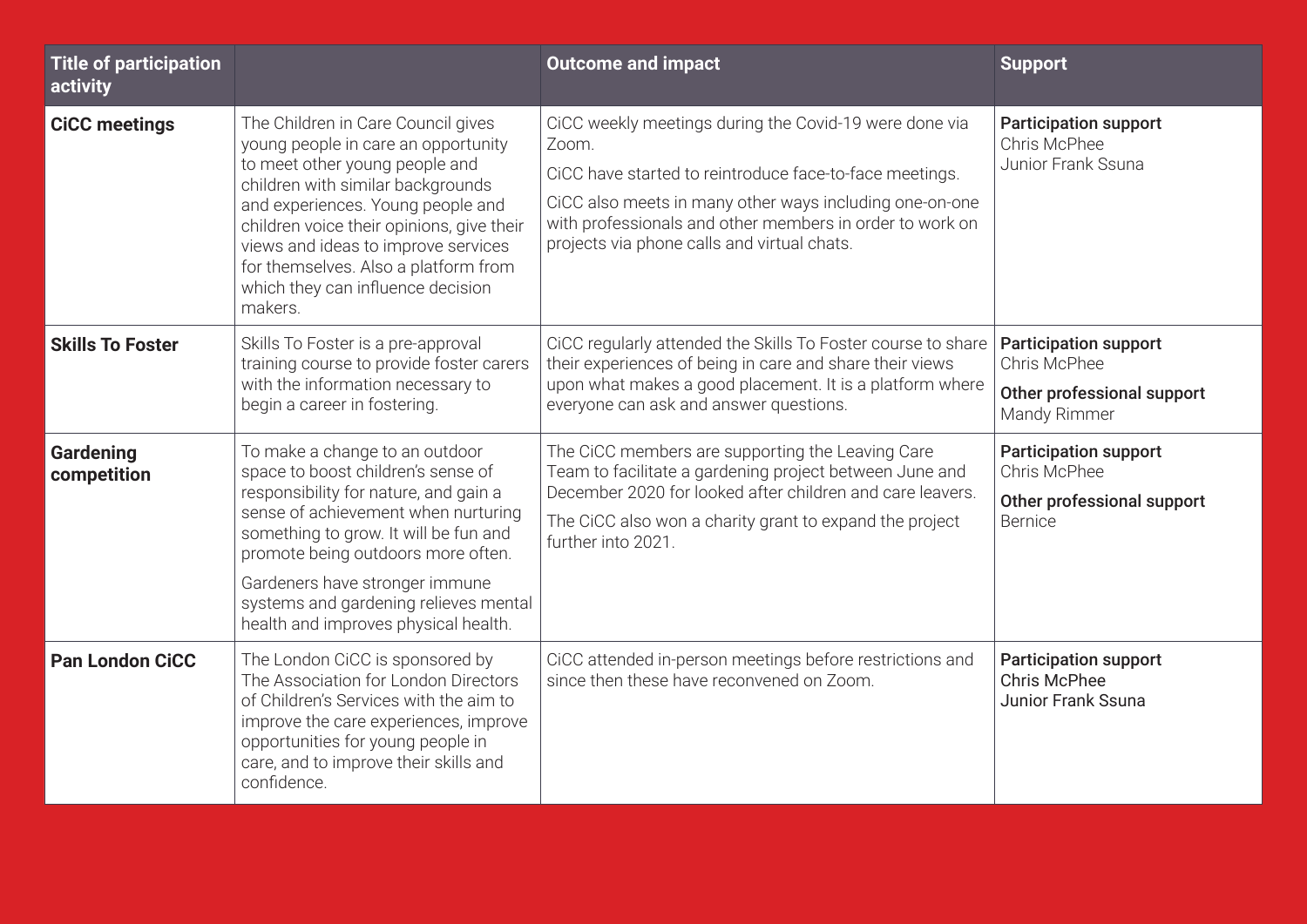| <b>Title of participation</b><br>activity                                                         |                                                                                                                                | <b>Outcome and impact</b>                                                                                                                                                                                                                                                      | <b>Support</b>                                                                                                                             |
|---------------------------------------------------------------------------------------------------|--------------------------------------------------------------------------------------------------------------------------------|--------------------------------------------------------------------------------------------------------------------------------------------------------------------------------------------------------------------------------------------------------------------------------|--------------------------------------------------------------------------------------------------------------------------------------------|
| <b>Branding and</b><br>marketing                                                                  | CiCC seek to engage a cross section<br>of young people and ensure the<br>awareness of the CiCC is raised.                      | CiCC developed new branding including colour scheme.<br>This has been used on flyers.<br>CiCC developed a new name and the slogan 'This is Us'.<br>CiCC produced a new recruitment flyer.<br>CiCC developed a poster which has been put in all<br>residential units and homes. | <b>Participation support</b><br>Chris McPhee<br>Other professional support<br><b>Communications Team</b>                                   |
| <b>Annual residential</b>                                                                         | Two day residential to work on the<br>action plan.                                                                             | CiCC designed hoodies which members wear at events.<br>Two days at the Grand Brighton Hotel in Brighton.                                                                                                                                                                       | <b>Participation support</b><br>Chris McPhee<br>Other professional support:<br>Frank, Sophie and Bernice to<br>provide support on the days |
|                                                                                                   |                                                                                                                                | CiCC picked to go to Brighton and stay in a fancy hotel<br>to raise aspirations. This event is usually held at a youth<br>residential centre.                                                                                                                                  |                                                                                                                                            |
| <b>Sports day</b>                                                                                 | Annual joint sports day for young<br>people and children to experience new<br>sports and support the community.                | CiCC wrote a pitch to the National Lottery for funding.<br>Note: Funding currently put on hold by the National Lottery.<br>Event currently also on hold.                                                                                                                       | <b>Participation support</b><br>Chris McPhee<br>Other professional support<br>Lucy Roberts<br>Issac Tesfamariam                            |
| <b>CICC involvement</b><br>in the development<br>and design Of Hope<br><b>House in Teddington</b> | CiCC involved in the development and<br>design of Teddington Children's home -<br>a new residential provision.                 | CiCC held a brainstorming session where they chose the<br>name for the new home, 'Hope House'.<br>CiCC involved in the development of the welcome book<br>that all residents will receive.<br>CiCC made a visit to Hope House and are painting canvas<br>for the walls.        | <b>Participation support</b><br>Chris McPhee<br>Other professional support<br>Hannah Phillips                                              |
| <b>Annual elections</b>                                                                           | Annual elections were held in October<br>2019 for January 2020.<br>Annual elections for 2021 will be held<br>in December 2020. | CiCC members wrote a short manifesto and read it out<br>to other members. Votes were cast by management and<br>other CiCC members.                                                                                                                                             | <b>Participation support</b><br>Chris McPhee (2019 to 2020)<br>Junior Frank Ssuna (2020 to 2021)                                           |